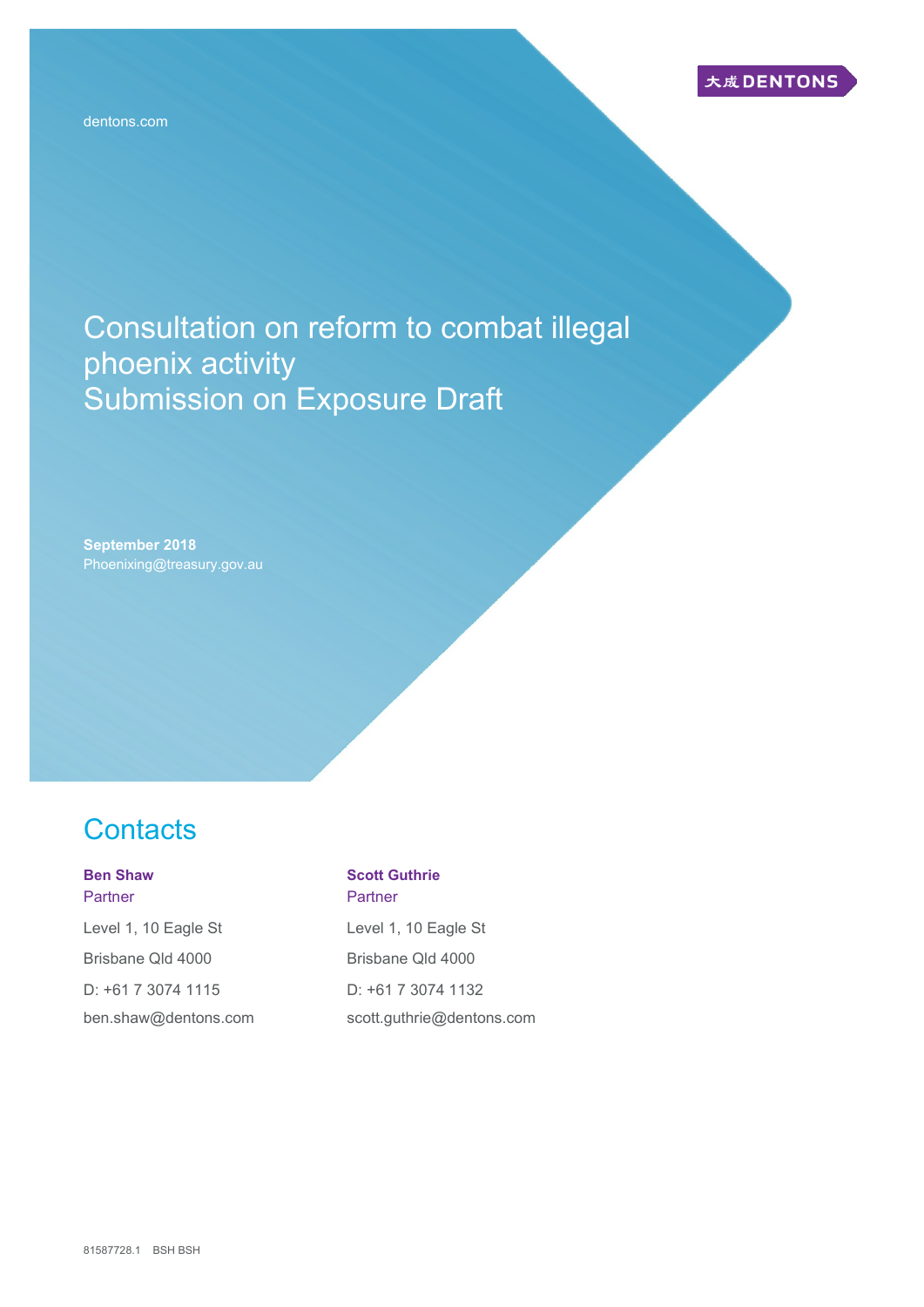# Executive summary

- 1. Thank you for the opportunity to make submissions on the Exposure Draft of the *Treasury Laws Amendment (Combating Illegal Phoenixing) Bill 2018* (the **Exposure Draft**).
- 2. This submission addresses the measures contained in Schedule 1 of the Exposure Draft. In summary, the amendments we propose:
	- (a) refine the definition of a "creditor-defeating disposition";
	- (b) remove any causative element in the test for whether a creditor-defeating disposition is a voidable transaction;
	- (c) clarify the "market value" defence; and
	- (d) expand ASIC's power to make administrative orders so as to include orders against facilitators of illegal phoenixing activity.

### Creditor-defeating disposition

3. The "creditor-defeating disposition" is central to the amendments proposed in Schedule 1 to the Exposure Draft. We propose the following refinements to the definition:

### **588FDB Creditor-defeating disposition**

- (1) A disposition of property of a company is a *creditor-defeating disposition* if the disposition is a transaction, or forms part of a series of transactions, by which the company disposes of all or a substantial part of its property or undertaking and has the effect of:
	- (a) preventing the property from becoming available for the benefit of the company's creditors in the winding-up of the company; or
	- (b) substantially diminishing the value of the business conducted by the company; or
	- (b)(c) hindering, or significantly delaying, the process of making the property available for the benefit of the company's creditors in the winding-up of the company.
- 4. In our submission, the proposed definition better captures the substance of phoenix activity by:
	- (a) limiting the provision to "substantial" dispositions, thus avoid incidental and inconsequential disposals of property being caught;



Consultation on reform to combat illegal phoenix activity Submission on Exposure Draft September 2018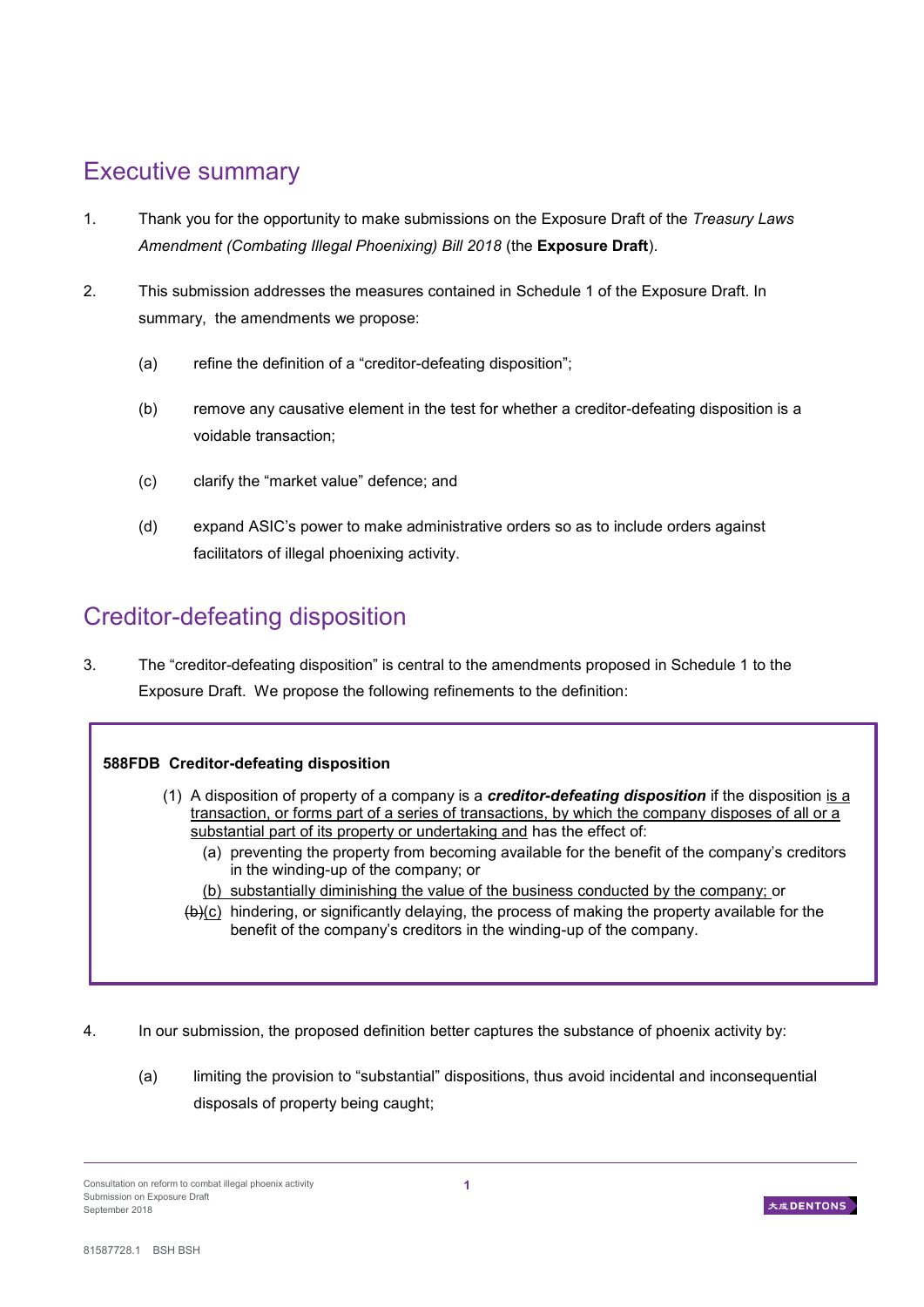- (b) making clear that a disposition might involve a number of transactions involving different entities; and
- (c) removing any doubt that transactions that have the effect of diminishing the prospects of a business being sold as a going concern (by, for example, permitting the novation of contracts to another entity) may also attract the operation of the legislation.

### Voidable transactions

### *Where a company enters external administration after disposition*

5. We submit that proposed subsection 588FE(6B) be amended as follows:

| (6B) |     | The transaction is voidable if:                                                                                                                                                                                                                                                         |
|------|-----|-----------------------------------------------------------------------------------------------------------------------------------------------------------------------------------------------------------------------------------------------------------------------------------------|
|      |     |                                                                                                                                                                                                                                                                                         |
|      | (a) | it is a creditor-defeating disposition of property of the company; and                                                                                                                                                                                                                  |
|      | (b) | at least one of the following applies:                                                                                                                                                                                                                                                  |
|      |     | the transaction was entered into, or an act was done for the purposes of<br>(i)<br>giving effect to it, when the company was insolvent;                                                                                                                                                 |
|      |     | the company became insolvent because of the transaction or an act<br>(ii)<br>done for the purposes of giving effect to the transaction;                                                                                                                                                 |
|      |     | less than 12 months after the transaction or an act done for the<br>(iii)<br>purposes of giving effect to the transaction, the start of an external<br>administration (as defined in Schedule 2) of the company occurs as a<br>direct or indirect result of the transaction or act; and |
|      | (c) | the transaction, or the act done for the purpose of giving effect to it, was not entered<br>into, or done:                                                                                                                                                                              |
|      |     | under a compromise or arrangement approved by a Court under<br>(i)<br>section 411; or                                                                                                                                                                                                   |
|      |     | under a deed of company arrangement executed by the company; or<br>(ii)                                                                                                                                                                                                                 |
|      |     | by a liquidator of the company; or<br>(iii)                                                                                                                                                                                                                                             |
|      |     | by a provisional liquidator of the company.<br>(iv)                                                                                                                                                                                                                                     |
|      |     |                                                                                                                                                                                                                                                                                         |

6. In our submission, it is not necessary or desirable to introduce a causative element into the test for whether a creditor-defeating disposition is voidable. It should be enough that a disposal of a substantial part of the company's property or undertaking for substantially less than market value has occurred within 12 months of an external administration.

Consultation on reform to combat illegal phoenix activity Submission on Exposure Draft September 2018

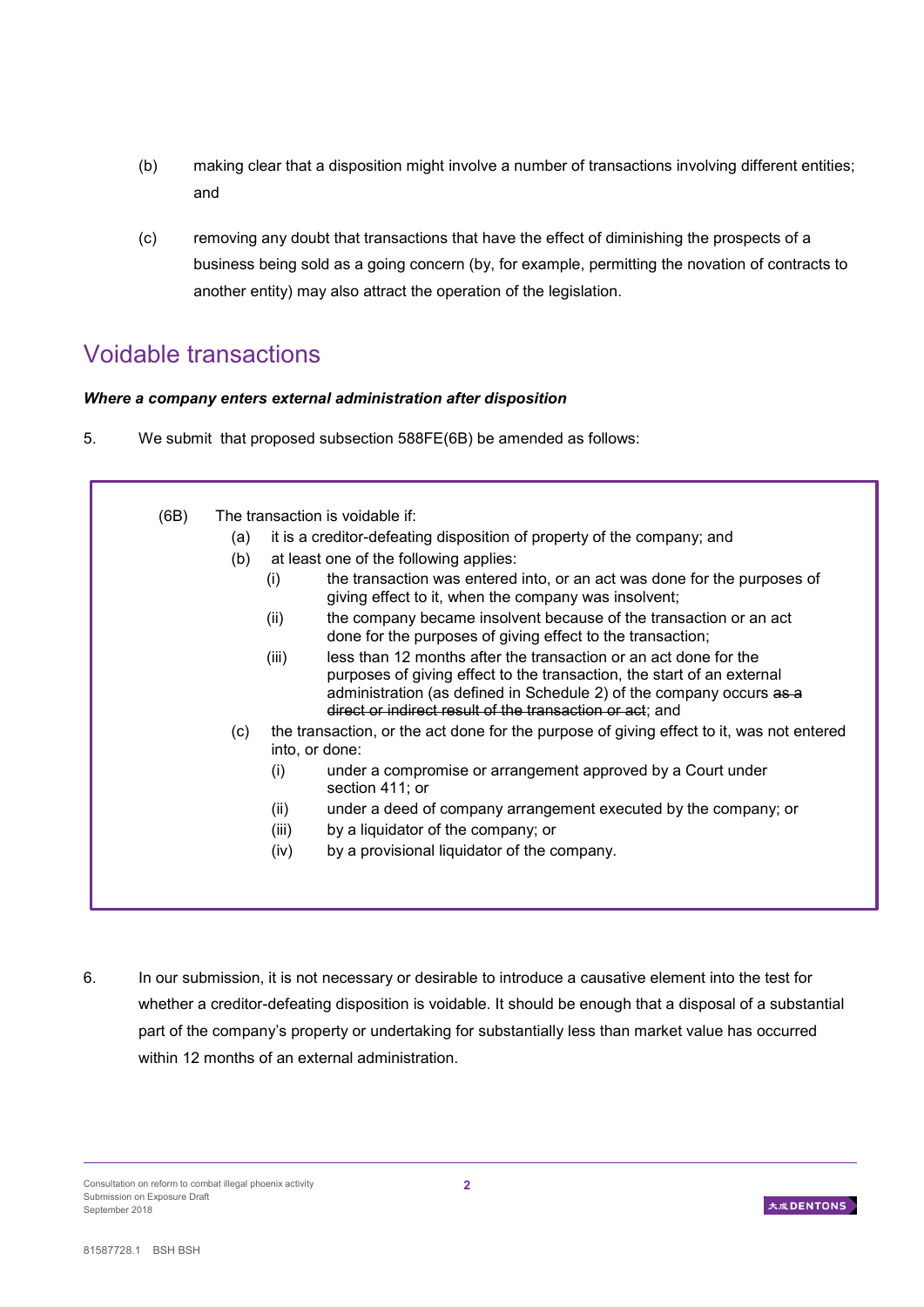- 7. The introduction of a causative element leaves the door open for directors to argue alternative bases for the company's administration, thus creating an additional, unnecessary, burden on liquidators pursuing phoenix activity.
- 8. For example, assume a transaction occurs which would otherwise offend the proposed amendments. The directors thereafter manufacture a dispute about the direction of the company, or agree to pass a resolution which has the effect of unfairly diluting a shareholder's interest. In either case an application could be made (by an ostensibly aggrieved director or shareholder) to the Court for a winding up on the just and equitable ground, or on the basis of alleged oppression. Would such an order satisfy the causative element proposed by the legislation? Arguably not.
- 9. The above observations also apply to proposed sections 588GAA and 588GAB.

### *Market value consideration*

- 10. Valuations can be an important ingredient in phoenix activity. They are relatively easy to manipulate and are often nothing more than transparent attempts of financial gaslighting. For example, the goodwill component of a business that is a going concern might be ignored. A (fallacious) "fire sale" basis of valuation might be adopted, or some other methodology that does not reflect the notion of market value as articulated in paragraph 2.28 of the Explanatory Materials.
- 11. Proposed sub-section 588FG(9) provides:
	- (9) A court is not to make, solely on the grounds of subsection 588FE(6B) (about a creditor defeating disposition of property), an order under section 588FF materially prejudicing a right or interest of a person to whom the disposition of property was made if:
		- (a) there is evidence before the court that suggests a reasonable possibility that:
			- (i) consideration was given for the disposition; and
			- (ii) the value of the consideration was at least the market value of the property at the time of the disposition or at the time the relevant agreement (as defined in section 9) was made for the disposition; and
		- (b) the court is not satisfied that subparagraph (a)(ii) does not apply.
- 12. The drafting of proposed subsection 588FG(9) should be simplified. In particular, the double negative in proposed sub-paragraph 588FG(9)(b) makes it difficult to understand.
- 13. It is not clear whether proposed subsection 588FG(9) is intended to operate so that a person who has received relevant property may avoid an order so long as evidence is produced that establishes a reasonable possibility that market value consideration was paid. If that is the case, this evidentiary

Consultation on reform to combat illegal phoenix activity Submission on Exposure Draft September 2018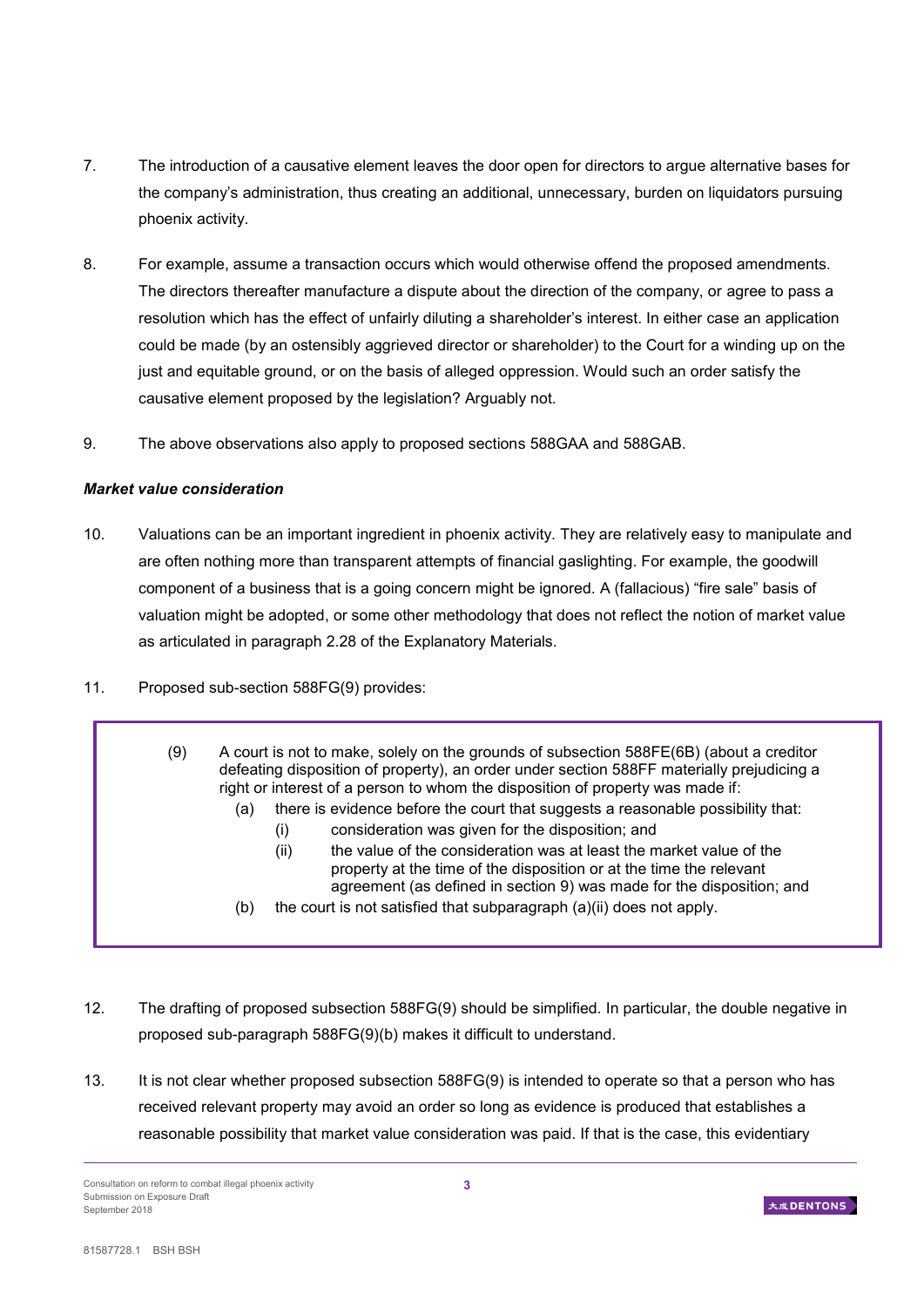hurdle is, in our submission, too low. As observed in *R v Khazaal* [2012] HCA 26 adducing or pointing to evidence that suggests a reasonable possibility requires "no more than slender evidence",<sup>1</sup> that is "at least capable of supporting the inference that the matter to which the evidential burden applies."<sup>2</sup>

- 14. As drafted, proposed subsection 588FG(9) leaves open the possibility that a deliberately manipulated (though not necessarily by the purchaser) valuation may be relied upon to avoid an order under section 588FF.
- 15. In our submission, proposed subsection 588FG(9) should be amended as follows:
	- (9) A court is not to make, solely on the grounds of subsection 588FE(6B) (about a creditor defeating disposition of property), an order under section 588FF materially prejudicing a right or interest of a person to whom the disposition of property was made unless the court is satisfied that the value of the consideration given for the disposition was substantially less than the market value of the property at the time of:
		- (a) the disposition; or
		- (b) the relevant agreement (as defined in section 9) was made for the disposition.
	- (10) A person who wishes to rely on subsection (9) bears an evidential burden in relation to that matter.
	- (11) "*evidential burden*", in relation to a matter, means the burden of adducing or pointing to evidence that suggests a reasonable possibility that he matter exists or does not exist.
- 16. The provisions we suggest in substitution for proposed subsection 588FG(9) adequately balance the rights of third party purchasers of company property and the company's creditors. Requiring that a person acquiring property by a creditor-defeating transaction establish that the consideration was not substantially below market value will ensure *bona fide* acquisitions are not caught.

## Administrative orders

17. We agree that the matters referred to in paragraph 2.42 of the Explanatory Memorandum impede the effective enforcement of measures to address illegal phoenix activity.

 $\overline{a}$ 



 $1$  Per Gummow, Crennan and Bell JJ at [74].  $2$  Per French CJ at [12].

Consultation on reform to combat illegal phoenix activity Submission on Exposure Draft September 2018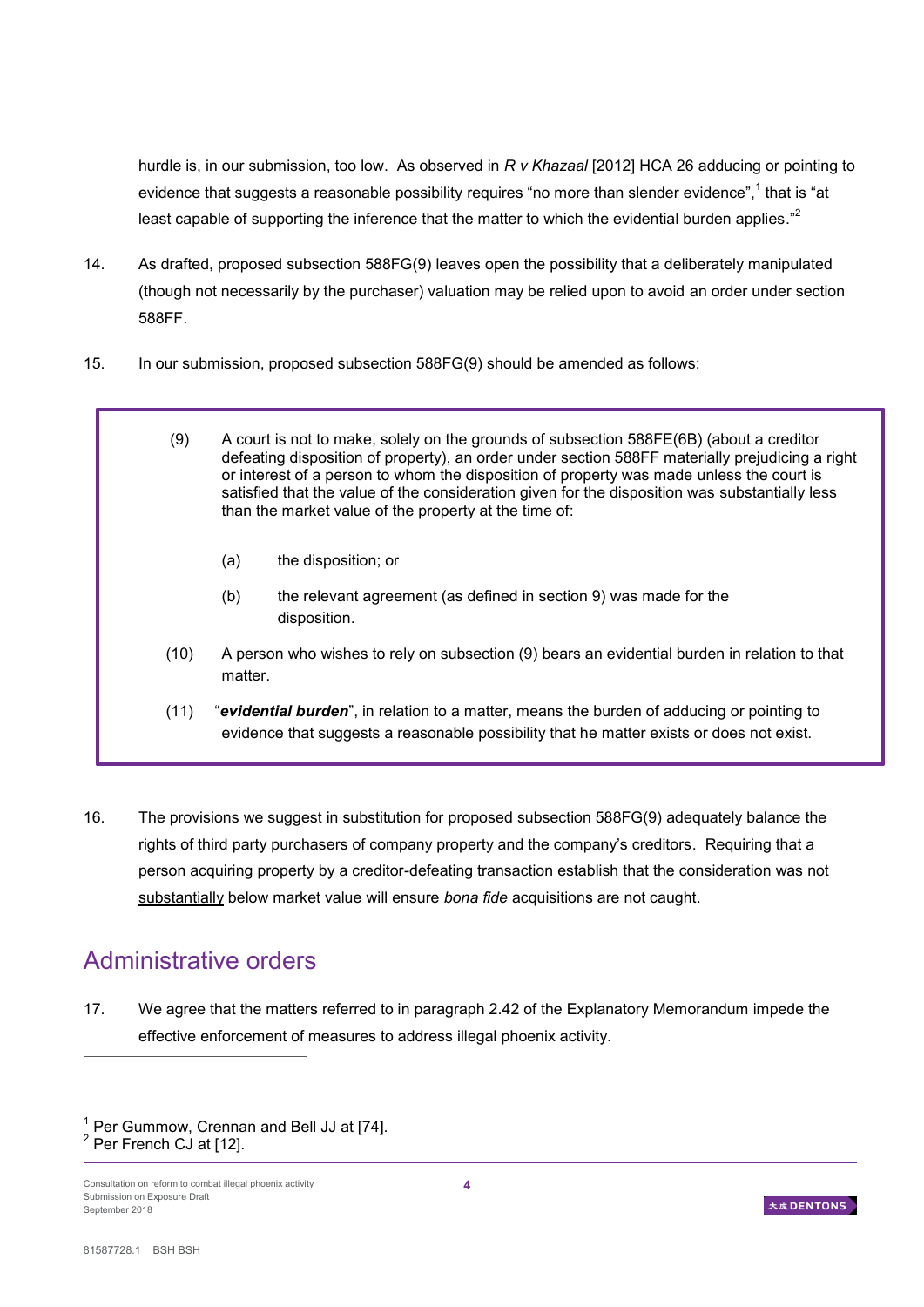- 18. The controllers of companies and "pre-insolvency advisors" are a key driver of illegal phoenix activity. Exposing facilitators to civil and criminal penalty is important, however, the time and expense involved in enforcing those provisions means that most facilitators will remain (practically) out of reach. Consequently, the civil and criminal penalty provisions will not, without more, be an effective deterrent.
- 19. We submit that the administrative orders available to ASIC ought to be augmented to permit orders to be made against facilitators of phoenix activity as follows.

| 588FGAA                                                                                                                                                |                                                                                                                                                                                                                                           |                                                                                                                   | ASIC may order undoing of effect of creditor-defeating dispositions by company<br>being wound up                                                                                                                                                                                                                                       |  |  |
|--------------------------------------------------------------------------------------------------------------------------------------------------------|-------------------------------------------------------------------------------------------------------------------------------------------------------------------------------------------------------------------------------------------|-------------------------------------------------------------------------------------------------------------------|----------------------------------------------------------------------------------------------------------------------------------------------------------------------------------------------------------------------------------------------------------------------------------------------------------------------------------------|--|--|
|                                                                                                                                                        | Scope of this section                                                                                                                                                                                                                     |                                                                                                                   |                                                                                                                                                                                                                                                                                                                                        |  |  |
| (1) This section applies if:                                                                                                                           |                                                                                                                                                                                                                                           |                                                                                                                   |                                                                                                                                                                                                                                                                                                                                        |  |  |
|                                                                                                                                                        | (a)                                                                                                                                                                                                                                       | a company for which a liquidator has been appointed has made a creditor-defeating<br>disposition of property; and |                                                                                                                                                                                                                                                                                                                                        |  |  |
|                                                                                                                                                        | (b)                                                                                                                                                                                                                                       | the disposition is voidable under subsection 588FE(6B); and                                                       |                                                                                                                                                                                                                                                                                                                                        |  |  |
|                                                                                                                                                        | (c)                                                                                                                                                                                                                                       | a person has:                                                                                                     |                                                                                                                                                                                                                                                                                                                                        |  |  |
|                                                                                                                                                        |                                                                                                                                                                                                                                           | (i)                                                                                                               | received any money or property as a direct or indirect result of:                                                                                                                                                                                                                                                                      |  |  |
|                                                                                                                                                        |                                                                                                                                                                                                                                           |                                                                                                                   | (A) the disposition; or                                                                                                                                                                                                                                                                                                                |  |  |
|                                                                                                                                                        |                                                                                                                                                                                                                                           |                                                                                                                   | (B) the person's acquisition of the property after the disposition; or                                                                                                                                                                                                                                                                 |  |  |
|                                                                                                                                                        |                                                                                                                                                                                                                                           | (ii)                                                                                                              | procured, incited, induced or encouraged the making by the company of the<br>disposition.                                                                                                                                                                                                                                              |  |  |
|                                                                                                                                                        | Note:                                                                                                                                                                                                                                     | later disposal.                                                                                                   | The person may receive money or property as an indirect result of acquiring (by the creditor-defeating<br>disposition or a later transaction) the property of the company that was the subject of the creditor-defeating<br>disposition, and later disposing of that property and receiving money or property as consideration for the |  |  |
| Liquidator may request order                                                                                                                           |                                                                                                                                                                                                                                           |                                                                                                                   |                                                                                                                                                                                                                                                                                                                                        |  |  |
| (2)                                                                                                                                                    | Within 12 months of a liquidator of the company first being appointed, the company's liquidator<br>or a creditor of the company may request ASIC to make an order under subsection (3). ASIC<br>must decide whether to grant the request. |                                                                                                                   |                                                                                                                                                                                                                                                                                                                                        |  |  |
|                                                                                                                                                        | Orders by ASIC                                                                                                                                                                                                                            |                                                                                                                   |                                                                                                                                                                                                                                                                                                                                        |  |  |
| (3)<br>ASIC may, on request under subsection (2) or on its own initiative, make one or more of the<br>following orders in writing given to the person: |                                                                                                                                                                                                                                           |                                                                                                                   |                                                                                                                                                                                                                                                                                                                                        |  |  |
|                                                                                                                                                        | (a)                                                                                                                                                                                                                                       |                                                                                                                   | an order directing the person to transfer to the company property that was the subject<br>of the disposition;                                                                                                                                                                                                                          |  |  |

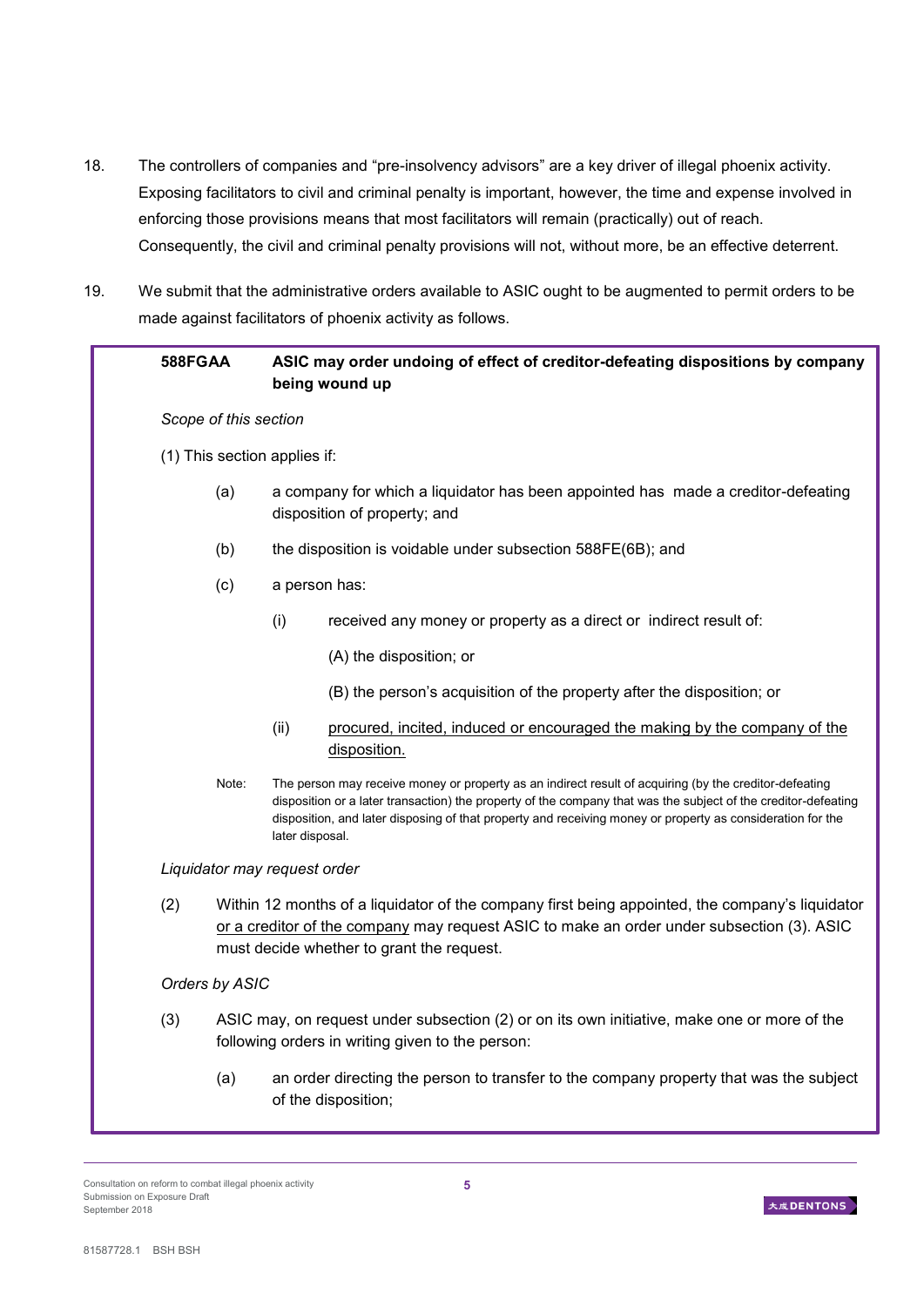| (b) | an order requiring the person to pay to the company an amount that, in ASIC's<br>opinion, fairly represents some or all of the benefits that the person has received<br>(directly or indirectly) because of the disposition; |  |  |
|-----|------------------------------------------------------------------------------------------------------------------------------------------------------------------------------------------------------------------------------|--|--|
| (c) | an order requiring the person to transfer to the company property that, in ASIC's<br>opinion, fairly represents the application of proceeds of property that was the subject<br>of the disposition;                          |  |  |
| (d) | an order requiring the person to pay to the company:                                                                                                                                                                         |  |  |
|     | an amount representing any benefit received by the person from the company<br>(i)<br>in connection with the disposition; and                                                                                                 |  |  |
|     | an amount by way of compensation for the detriment suffered by the company<br>(ii)<br>as a result of the disposition.                                                                                                        |  |  |
|     | Note 1: Subsection (5) sets out matters ASIC must consider in deciding whether to make an order.<br>Note 2: Section 588FGAB provides further for the content of orders.                                                      |  |  |
|     |                                                                                                                                                                                                                              |  |  |
| .   |                                                                                                                                                                                                                              |  |  |
|     |                                                                                                                                                                                                                              |  |  |

- 20. In our submission, creditors should be able to request that ASIC make an administrative order. This will ensure that enforcement activity is not hampered by a liquidator who is complicit in the illegal phoenix activity.
- 21. Subparagraph 588FGAA(3)(d)(i) is intended to recover any payments received by the advisor from the company for services connected with the phoenix activity. In our experience, such payments can be substantial, out of all proportion to the services rendered and often (by design) leave the company with no funds from which a liquidator can fund investigations.
- 22. The compensation referred to in subparagraph 588FGAA(3)(d)(ii) is somewhat analogous to the liability of a party who knowingly assists a breach of trust (the second limb of *Barnes v Addy*).

## **Conclusion**

- 23. The means to address illegal phoenix activity largely already exist in the Corporations Act and in the unwritten law. Phoenix activity has flourished because those laws cannot, for reasons touched upon at paragraph 2.42 of the Explanatory Materials, be enforced effectively against the key drivers of phoenix activity: companies' controllers and advisors.
- 24. A regime that effectively addresses illegal phoenix activity must contain measures that:
	- (a) empower the regulator to take swift action against the key drivers of illegal phoenix activity; and

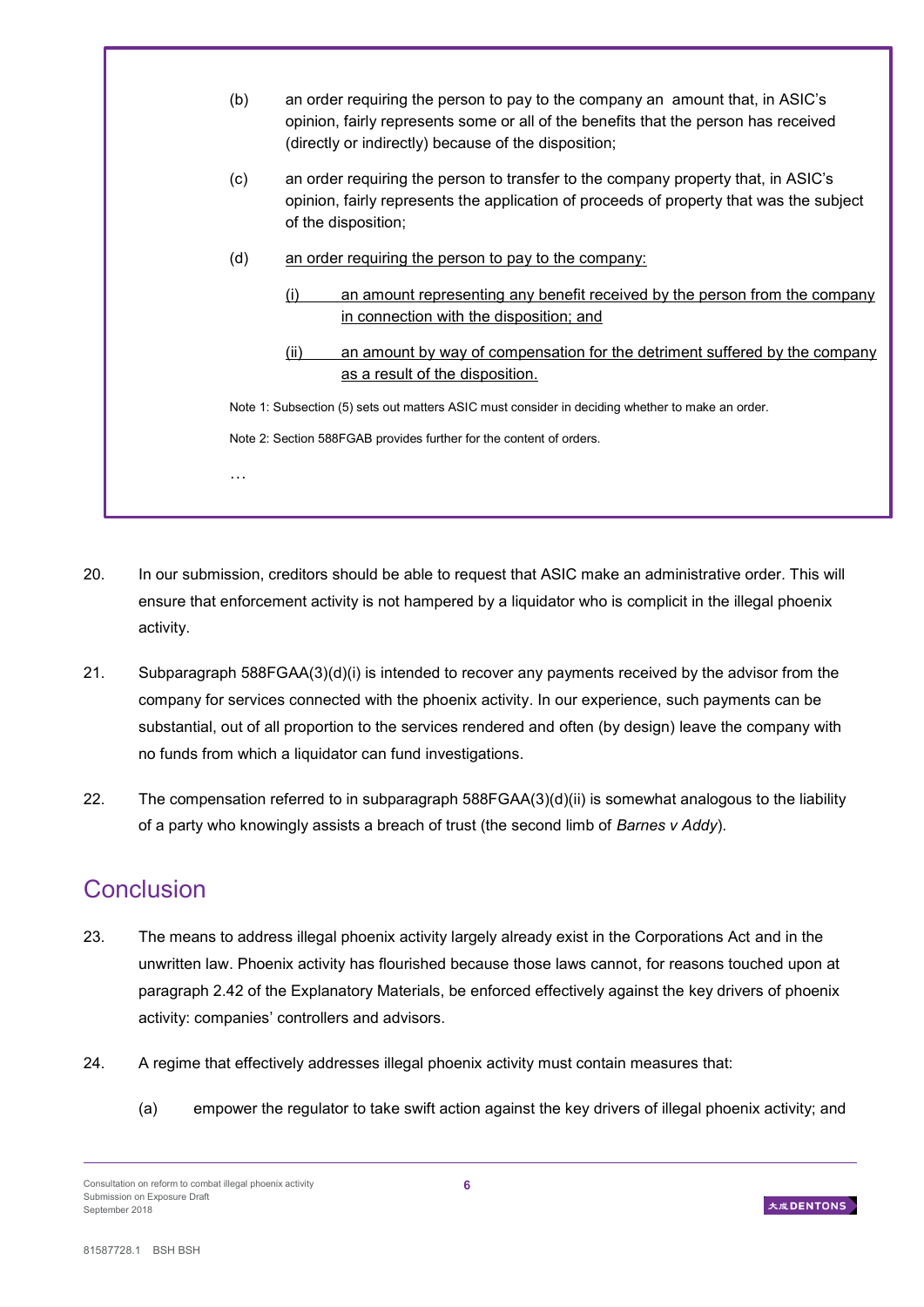- (b) as a consequence, act as a sufficient deterrent.
- 25. There are, in our submission, few alternatives to the proposed augmentation of the scope of ASIC's power to make administrative orders against facilitators of phoenix activity. ASIC must assume a greater role in the regulation of "pre-insolvency advisors".
- 26. Please contact us should you have any queries or require us to elaborate upon any of the above matters.